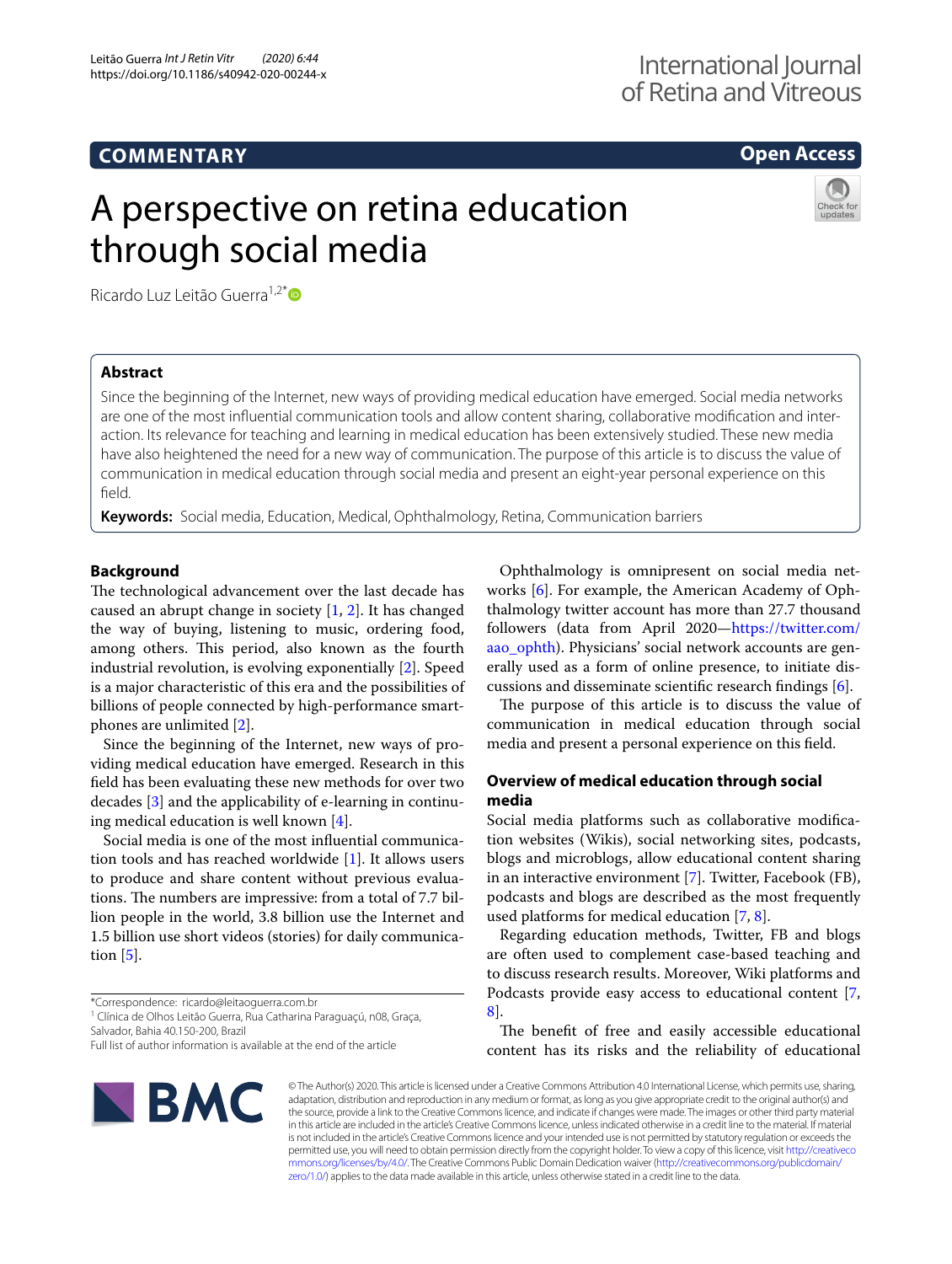material shared through social media should be analyzed carefully to avoid misinformation [\[9](#page-2-8)].

Despite the description of social media relevance as a teaching and learning tool in medical education [[1,](#page-2-0) [10](#page-2-9)], there is strong evidence questioning these results [\[7](#page-2-6), [8](#page-2-7), [10\]](#page-2-9). Details of how students use social media for education and the lack of reliability and validity of the instrument used for data collection are pointed as weaknesses of these studies [[7,](#page-2-6) [8](#page-2-7)].

In the communication process, social media networks are the media in which the message will be transmitted from the sender to the receiver. Efectively using social media for education requires constructing a message for the specific medium  $[11]$  $[11]$ , however the communication method used for medical education in the previous mentioned research was not considered as a potential variable in those studies [\[7](#page-2-6), [8,](#page-2-7) [12](#page-2-11)].

#### **Improving communication: a game changer**

The communication process consists of constructing a message to be: receptive, understood correctly, accepted, and one that provokes a reaction. However, to achieve this goal, the receiver's comprehension ability must be considered [[13\]](#page-2-12).

Each social media platform requires a particular way of communication, for example, a blog uses conventional text while podcasts uses audio. The world is changing and contemporary culture is mainly image-oriented [\[13](#page-2-12)]. Nowadays, platforms that allow image sharing such as FB and Instagram (IG) are the most popular networks worldwide [[14\]](#page-2-13). Furthermore, including a picture increases the impact of publications on Twitter by 35% [\[11](#page-2-10)].

Communication through images requires less labor, time and fewer skills to understand than reading a text and it also reduces the possibility of misunderstanding

the message [\[13](#page-2-12)]. It uses human beings' inherent ability to promptly identify, process and retain images [\[15](#page-2-14)]. On the other hand, building an image-based message requires more time and skills.

The need for an effective way for scientific communication to ft social media network requirements was observed in 2016 by Dr. Andrew Ibrahim, Creative Director at *Annals of Surgery*, who introduced Visual Abstracts (VAs) [[11](#page-2-10), [15\]](#page-2-14). VAs are described as a "*single-page, multiplane, visual explanation of the study's story*" and *"is designed to rapidly, visually, and memorably communicate the core concept of the study"* [\[11\]](#page-2-10).

VAs were not designed to replace conventional texts and, similar to text abstracts, the aim of a VA is to provide useful information to help the reader decide if the full article is worth reading  $[11, 15]$  $[11, 15]$  $[11, 15]$ . The results of a case– control crossover study showed that VAs are associated with higher levels of research dissemination (7.7-fold increase in impressions and 2.7 increase in accessing the full article link) [[16\]](#page-2-15).

There are various ophthalmology educational social media accounts, however the vast majority of these accounts construct the message using long texts to describe an image, which is exactly the same as conventional textbooks. Table [1](#page-1-0) presents a list of ten outstanding IG educational accounts and their communication particularities. Understanding the benefts of imagebased communication might improve these accounts to an unlimited range.

## **Personal experience with social media education**

@retinography ([https://www.instagram.com/retinograp](https://www.instagram.com/retinography) [hy](https://www.instagram.com/retinography)) is a social media profle that shares retina educational content and has a particular way of presenting it. To date, it is a non-proft free access account, which started in

<span id="page-1-0"></span>**Table 1 Outstanding Instagram educational accounts and its communication particularities**

| Instagram profile Owner / Editor |                                           | <b>Main communication method</b>                   | <b>Strengths</b>                                                                               |
|----------------------------------|-------------------------------------------|----------------------------------------------------|------------------------------------------------------------------------------------------------|
| Retina.review                    | Not specified                             | Clinical photography + text description            | Wide range of cases                                                                            |
| The eye doctor                   | Not specified                             | Clinical photography or video + text description   | Original content. Texts tends to be short and divided into<br>topics                           |
| Retina.rocks                     | Not specified                             | Clinical photography + text description            | Wide range of cases                                                                            |
| Surgeonretina                    | Rajesh Rao                                | Clinical photography + Quiz                        | Pictures are often from recently published articles                                            |
| Nyeye                            | Nikola Ragusa                             | Clinical photography + Question                    | Wide range of cases and interaction                                                            |
| Retina.vitreo                    | Caio Franco                               | Clinical photography + text description            | Hi-quality images and multimodal evaluation                                                    |
| Jordical retina                  | Jorge Calzada                             | Clinical photography or video + text description   | Original content. Literature data versus personal experience<br>is shared in a responsible way |
| Instambulretina                  | Not specified                             | Clinical photography + text description            | Original content                                                                               |
| Retinatips                       | Filipe Lucatto<br>and Juliana<br>Prazeres | Short videos explaining retinal surgery techniques | Innovative method to share surgical content                                                    |
| Retinaldystrophies               | Not specified                             | Clinical photography + text description            | Original content                                                                               |